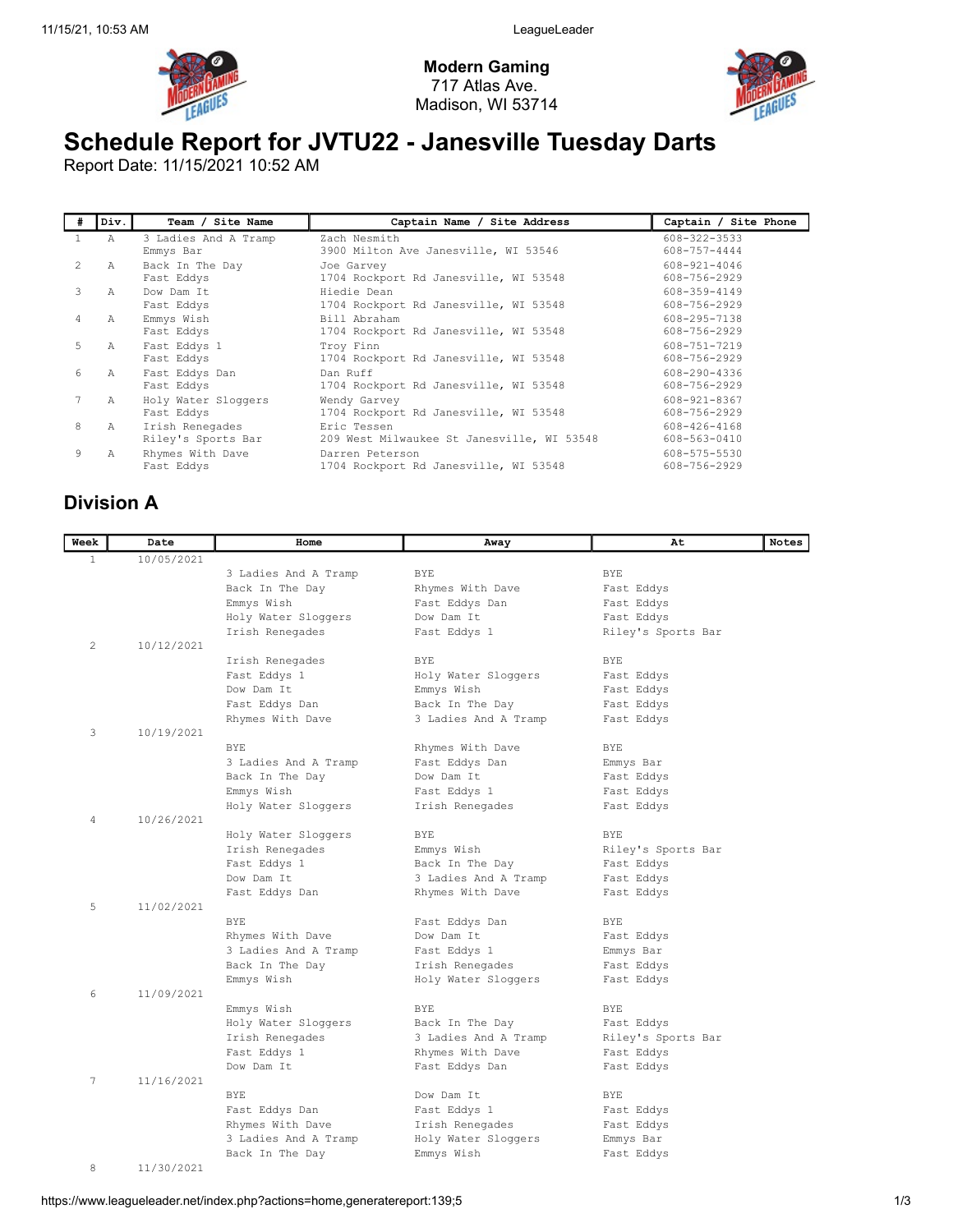| Week | Date       | Home                       | Away                  | At                 | Notes |
|------|------------|----------------------------|-----------------------|--------------------|-------|
|      |            | Back In The Day            | <b>BYE</b>            | <b>BYE</b>         |       |
|      |            | Emmys Wish                 | 3 Ladies And A Tramp  | Fast Eddys         |       |
|      |            | Holy Water Sloggers        | Rhymes With Dave      | Fast Eddys         |       |
|      |            | Irish Renegades            | Fast Eddys Dan        | Riley's Sports Bar |       |
|      |            | Fast Eddys 1               | Dow Dam It            | Fast Eddys         |       |
| 9    | 12/07/2021 |                            |                       |                    |       |
|      |            | <b>BYE</b>                 | Fast Eddys 1          | BYE                |       |
|      |            | Dow Dam It                 | Irish Renegades       | Fast Eddys         |       |
|      |            | Fast Eddys Dan             | Holy Water Sloggers   | Fast Eddys         |       |
|      |            | Rhymes With Dave           | Emmys Wish            | Fast Eddys         |       |
|      |            | 3 Ladies And A Tramp       | Back In The Day       | Emmys Bar          |       |
| 10   | 12/14/2021 | <b>BYE</b>                 | 3 Ladies And A Tramp  | BYE                |       |
|      |            | Rhymes With Dave           | Back In The Day       | Fast Eddys         |       |
|      |            | Fast Eddys Dan             | Emmys Wish            | Fast Eddys         |       |
|      |            | Dow Dam It                 | Holy Water Sloggers   | Fast Eddys         |       |
|      |            | Fast Eddys 1               | Irish Renegades       | Fast Eddys         |       |
| 11   | 1/04/2022  |                            |                       |                    |       |
|      |            | BYE                        | Irish Renegades       | BYE                |       |
|      |            | Holy Water Sloggers        | Fast Eddys 1          | Fast Eddys         |       |
|      |            | Emmys Wish                 | Dow Dam It            | Fast Eddys         |       |
|      |            | Back In The Day            | Fast Eddys Dan        | Fast Eddys         |       |
|      |            | 3 Ladies And A Tramp       | Rhymes With Dave      | Emmys Bar          |       |
| 12   | 1/11/2022  |                            |                       |                    |       |
|      |            | Rhymes With Dave           | BYE                   | BYE                |       |
|      |            | Fast Eddys Dan             | 3 Ladies And A Tramp  | Fast Eddys         |       |
|      |            | Dow Dam It                 | Back In The Day       | Fast Eddys         |       |
|      |            | Fast Eddys 1               | Emmys Wish            | Fast Eddys         |       |
|      |            | Irish Renegades            | Holy Water Sloggers   | Riley's Sports Bar |       |
| 13   | 1/18/2022  |                            |                       |                    |       |
|      |            | BYE                        | Holy Water Sloggers   | BYE                |       |
|      |            | Emmys Wish                 | Irish Renegades       | Fast Eddys         |       |
|      |            | Back In The Day            | Fast Eddys 1          | Fast Eddys         |       |
|      |            | 3 Ladies And A Tramp       | Dow Dam It            | Emmys Bar          |       |
| 14   | 1/25/2022  | Rhymes With Dave           | Fast Eddys Dan        | Fast Eddys         |       |
|      |            | Fast Eddys Dan             | BYE                   | BYE                |       |
|      |            | Dow Dam It                 | Rhymes With Dave      | Fast Eddys         |       |
|      |            | Fast Eddys 1               | 3 Ladies And A Tramp  | Fast Eddys         |       |
|      |            | Irish Renegades            | Back In The Day       | Riley's Sports Bar |       |
|      |            | Holy Water Sloggers        | Emmys Wish            | Fast Eddys         |       |
| 15   | 2/01/2022  |                            |                       |                    |       |
|      |            | BYE                        | Emmys Wish            | BYE                |       |
|      |            | Back In The Day            | Holy Water Sloggers   | Fast Eddys         |       |
|      |            | 3 Ladies And A Tramp       | Irish Renegades       | Emmys Bar          |       |
|      |            | Rhymes With Dave           | Fast Eddys 1          | Fast Eddys         |       |
|      |            | Fast Eddys Dan             | Dow Dam It            | Fast Eddys         |       |
| 16   | 2/08/2022  |                            |                       |                    |       |
|      |            | Dow Dam It<br>Fast Eddys 1 | BYE<br>Fast Eddys Dan | BYE<br>Fast Eddys  |       |
|      |            | Irish Renegades            | Rhymes With Dave      | Riley's Sports Bar |       |
|      |            | Holy Water Sloggers        | 3 Ladies And A Tramp  | Fast Eddys         |       |
|      |            | Emmys Wish                 | Back In The Day       | Fast Eddys         |       |
| 17   | 2/15/2022  |                            |                       |                    |       |
|      |            | <b>BYE</b>                 | Back In The Day       | BYE                |       |
|      |            | 3 Ladies And A Tramp       | Emmys Wish            | Emmys Bar          |       |
|      |            | Rhymes With Dave           | Holy Water Sloggers   | Fast Eddys         |       |
|      |            | Fast Eddys Dan             | Irish Renegades       | Fast Eddys         |       |
|      |            | Dow Dam It                 | Fast Eddys 1          | Fast Eddys         |       |
| 18   | 2/22/2022  |                            |                       |                    |       |
|      |            | Fast Eddys 1               | <b>BYE</b>            | BYE                |       |
|      |            | Irish Renegades            | Dow Dam It            | Riley's Sports Bar |       |
|      |            | Holy Water Sloggers        | Fast Eddys Dan        | Fast Eddys         |       |
|      |            | Emmys Wish                 | Rhymes With Dave      | Fast Eddys         |       |
| 19   | 3/01/2022  | Back In The Day            | 3 Ladies And A Tramp  | Fast Eddys         |       |
|      |            | 3 Ladies And A Tramp       | BYE                   | BYE                |       |
|      |            | Back In The Day            | Rhymes With Dave      | Fast Eddys         |       |
|      |            | Emmys Wish                 | Fast Eddys Dan        | Fast Eddys         |       |
|      |            | Holy Water Sloggers        | Dow Dam It            | Fast Eddys         |       |
|      |            | Irish Renegades            | Fast Eddys 1          | Riley's Sports Bar |       |
| 20   | 3/08/2022  |                            |                       |                    |       |
|      |            | Irish Renegades            | BYE                   | BYE                |       |
|      |            | Fast Eddys 1               | Holy Water Sloggers   | Fast Eddys         |       |
|      |            | Dow Dam It                 | Emmys Wish            | Fast Eddys         |       |
|      |            | Fast Eddys Dan             | Back In The Day       | Fast Eddys         |       |
|      |            | Rhymes With Dave           | 3 Ladies And A Tramp  | Fast Eddys         |       |